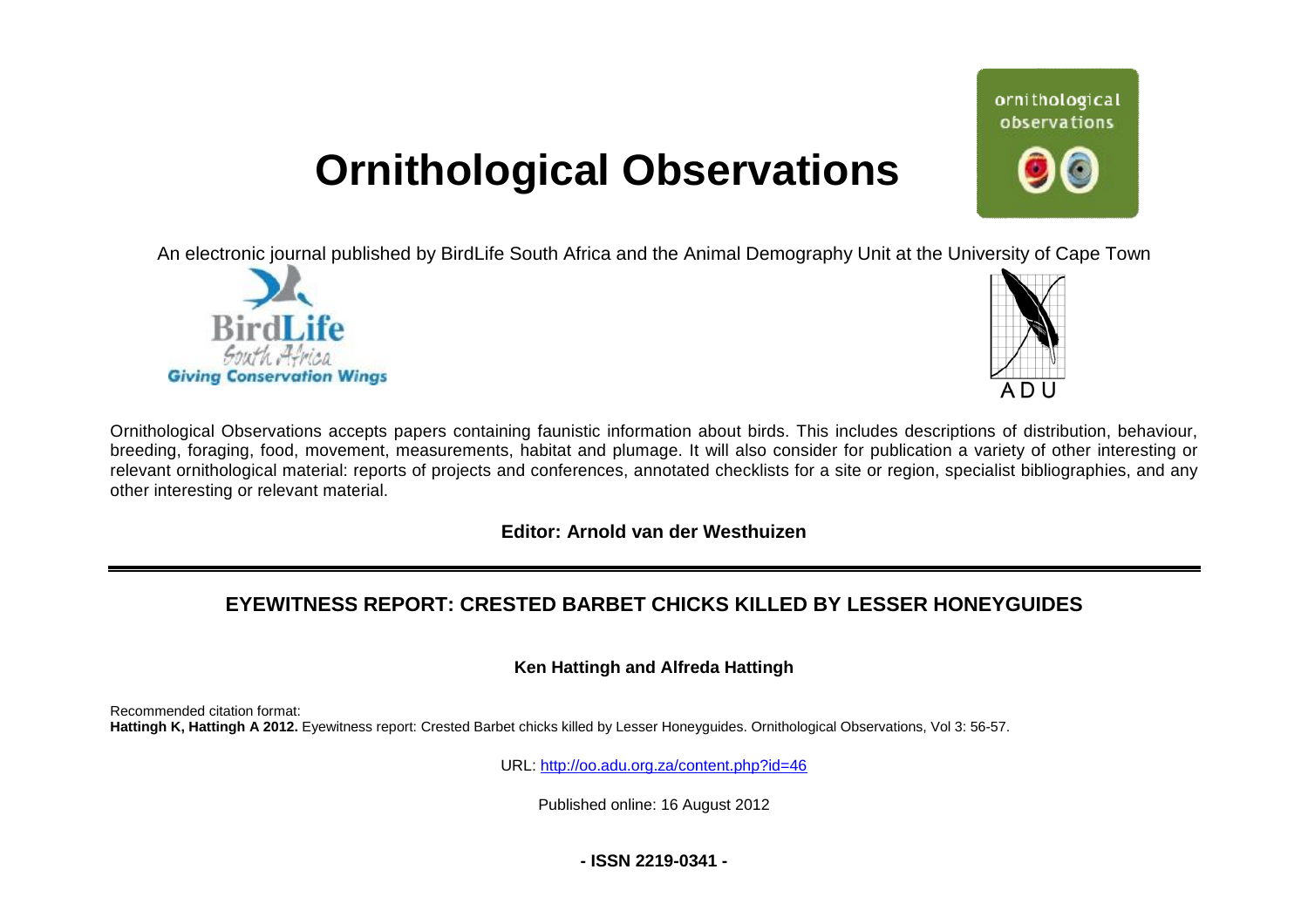# **EYEWITNESS REPORT: CRESTED BARBET CHICKS KILLED BY LESSER HONEYGUIDE HONEYGUIDES**

*Ken Hattingh<sup>1</sup> \* and Alfreda Hattingh<sup>1</sup>*

<sup>1</sup> Middelburg Bird Club, Mpumalanga. \* Corresponding author: **[kenhattingh@xsinet.co.za](mailto:kenhattingh@xsinet.co.za)** 

#### **Introduction**

We have recently had the opportunity of installing a CCTV (closed circuit television) camera in a Crested B Barbet *Trachyphonus vaillantii*  nest, only to observe what is believed to be astonishing and possibly previously unreported behaviour involving Crested Barbets and Lesser Honeyguides *Indicator minor*.

It is known that the Lesser Honeyguide is a brood parasite of the Crested Barbet (Vernon and Dean 2005). Lesser Honeyguides are polygynous (Tarboton 2001) and probably polygamous (Vernon and Dean 2005). It is believed that a female Honeyguide lays a single egg in each of a number of nests during a season – estimated 18-20 eggs per breeding season (Vernon and Dean 2005; Tarboton, 2011). Two birds may work together as a team, with the one distracting the hosts and drawing them away from their nest while the other enters the nest to lay her egg, or a female on her own may simply lay her the nest to lay her egg, or a female on her own may simply lay her<br>egg when the nest is unattended. The female Honeyguide may damage or remove the host egg from the nest (Tarboton 2011). **REPORT: CRESTED BARBET CHICKS**<br>
DOMENT INTERNATIONS INTERNATIONS INTERNATIONS INTERNATIONS INTERNATIONS INTERNATIONS INTERNATION TO EXECUTE THE AND HOTEL INTERNATION TO EXECUTE THE AND HOTEL INTERNATION INTERNATION INTERN

This paper documents two Lesser Honeyguides brutally attacking an occupied Crested Barbet nest and intentionally killing Crested Barbet chicks. No previous record of this behaviour could be found. This leads to speculation on reasons for the behaviour of aggressors these bird species.

The following account chronicles four attempts of egg laying by the Crested Barbet and their outcomes.

I put a new sisal nesting log in a tree next to our house, with a small infrared CCTV camera installed in the top of the log, and wired to the infrared CCTV camera installed in the top of the log, and wired to the<br>TV set in the house. Shortly thereafter, my wife and I were able to see the Crested Barbets hollow the log out to a depth of about 20 cm and take up residence. On 6 September 2011 they laid the first of 4 eggs, each one day apart. On 24 September, three of the eggs hatched and the fourth egg was discarded the following day presumably infertile. On 28 September two chicks disappeared from presumably infertile. On 28 September two chicks disappeared from<br>the nest. The third died two days later. The Crested Barbets cleaned the nest, deepening the hollow in the log slightly. This housekeeping appeared to occur after each breeding attempt.

On 8 October, the Crested Barbets laid the first of a second batch of four eggs. We were then away for a few days and returned on the day we expected the eggs to hatch, only to find that the nest was empty. four eggs. We were then away for a few days and returned on the<br>day we expected the eggs to hatch, only to find that the nest was<br>empty.<br>On 1 November, the Crested Barbets again laid the first of a third<br>batch of four eggs

On 1 November, the Crested Barbets again laid the first of a third and the fourth hatched the next day. On 19 November while my wife and I were both watching the TV screen, two Lesser Honeyguides entered the nest. The one attacked the adult Crested Barbet in the nest by violently pecking it on the head while the other forced its way underneath the adult and attacked the chicks. I would normally have underneath the adult and attacked the chicks. I would normally have<br>allowed nature to take its course, but considering the bad luck the Crested Barbets had already had, I ran outside to try and save the Crested Barbets had already had, I ran outside to try and save the<br>situation. When I got to the nest, the two Lesser Honeyguides flew out with the Crested Barbet in hot pursuit, chasing them until they were well out of the garden. On returning to the TV, it appeared that 3 of the chicks were dead. However, after the parent bird had covered them for a while, we saw that one was dead and one obviously weakened and 2 were still alive. The weakened chick died the next day. From this observation, we surmise that similar attacks by the Lesser Honeyguides caused failure of the first two breeding the next day. From this observation, we surmise that similar attacks<br>by the Lesser Honeyguides caused failure of the first two breeding<br>attempts. The remaining two chicks were 26 days old and almost arbet in hot pursuit, chasing them until<br>den. On returning to the TV, it appeared<br>dead. However, after the parent bird<br>hile, we saw that one was dead and